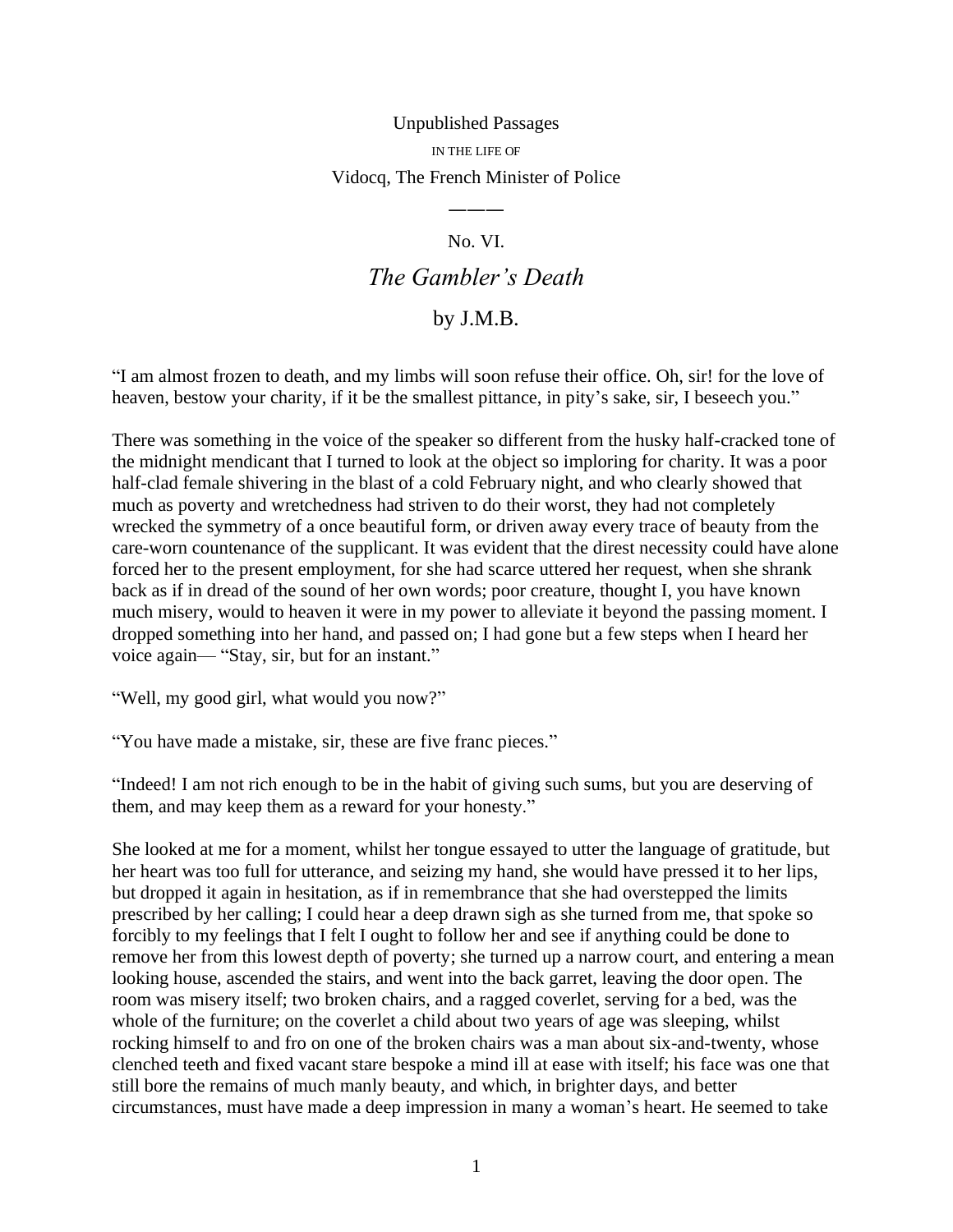no notice of the woman's entrance, but still rocked himself to and fro as if ignorant of her presence, "Adolph, you are ill at ease."—"I am," was the only answer.— "Come, look cheerful."

"Cheerful!—cheerful, yes, when I look round me and see everything responding to such a sensation—cheerful, indeed!"

"But I have brought you money."

"Then buy bread for yourself and the child, I am not hungry."

"But here is enough, with prudence, to last us some time; look, ten francs."

"Ten francs, show them to me—how came you possessed of so much?—it matters not, give them to me, Adele, and I will buy something for our present wants."

"I will go with you, Adolph, or you will not spend them, you will—"

"What?"

"Lose them at the gaming table! Oh, Adolph, consider the many hours I have waited and watched in the cold blast with scarce covering for a summer's evening, and the snares and reproaches of those who made refusal doubly bitter by their taunts; I cannot go again; consider, the poor child has not tasted food for many an hour; you used to love me once, and think the covering for a winter's day too slight to protect me from a breath of summer wind. How often have you said I could not bear the fatigue of a few hours journey in my own carriage, with all the aid that luxury could invent, and now you let me stand as an outcast, hour after hour, to beg a boon from those—, oh, Adolph! Adolph!"

"Why throw this in my face? Your friends have offered again and again to allow you to live with them—you can then have all these luxuries you so covet."

"I cannot leave you, Adolph; I value your affections more than all the luxuries the world can bestow—I do not repine—I only ask you to give up this one passion, and your talents may yet support us; we have had a bitter lesson of how little dependence can be placed on the chances of the gaming table; we have lost all, all—even your friends have cast you off, and left you to starvation, and yet you are still the same, wanting but the means."

"Well, my dearest Adele, I promise you this shall not share the fate of the rest."

"You promise me."

"I do."

Saying which he left the room, and hastened downstairs without perceiving me, on account of the obscurity of the passage. I entered the room, she started on my entering, but when she perceived me, exclaimed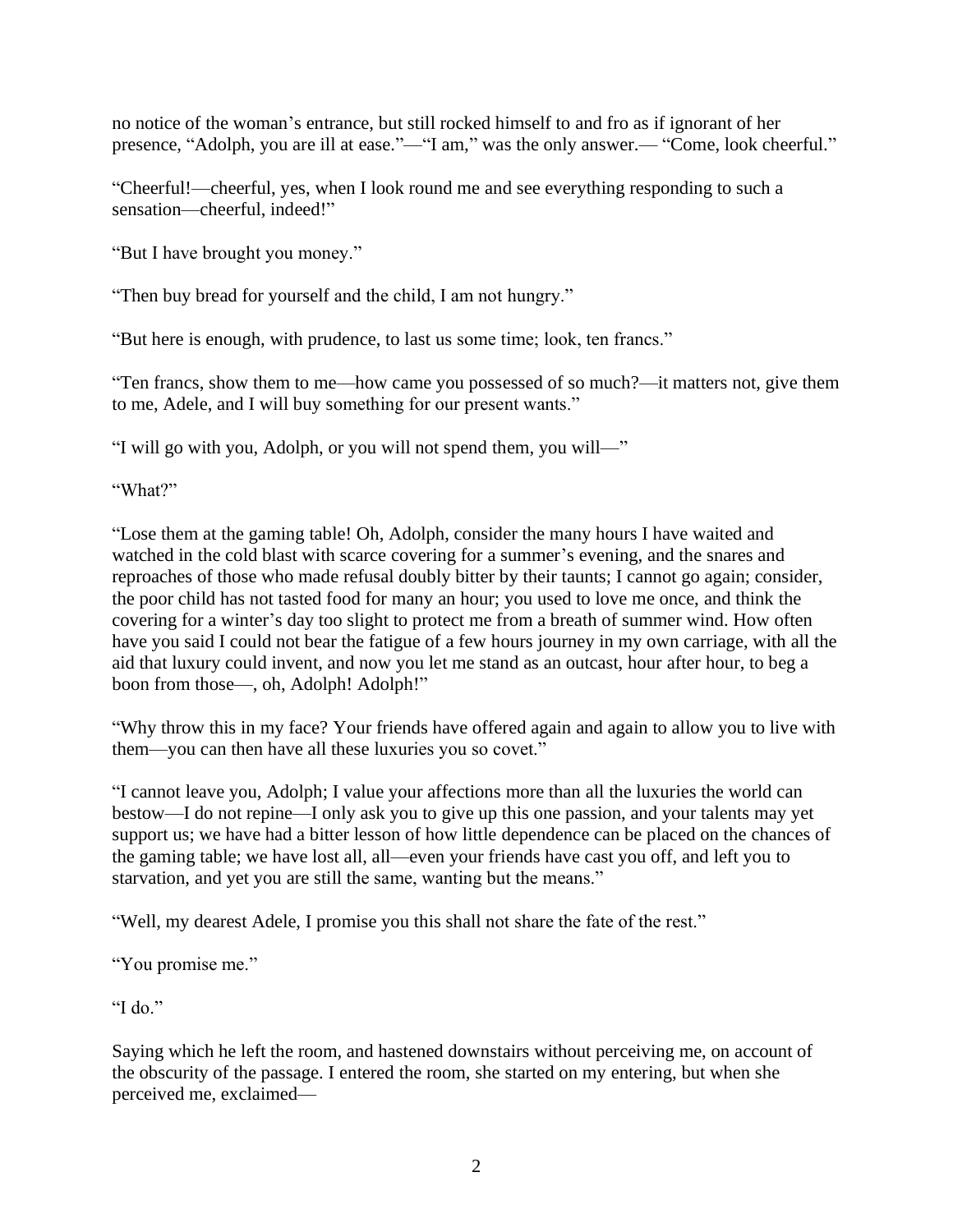"Oh, sir, I am afraid you have heard how likely your kindness is to be thrown away, but do not blame me; if you have heard all, I am sure you will not."

I assured her I did not, for an instant, impute the least degree of blame to her, and had followed her solely for the purpose of rendering farther assistance, in case it had been in my power as one of the heads of the police, and was glad I had so done, since I had heard the sad recital of her sufferings. I left her something farther to purchase a supply for her immediate necessities, making her promise to come to my office on the following day, in order that I might arrange something to enable her, at least, to better her present condition, if she still persisted in refusing the offers of her friends.

Adolph, on leaving the house, hastened with the intention of purchasing some food for his famishing wife and child; as it was late, and the shops were, for the most part, shut up—he had to go a short distance to find those in the great thoroughfares that were not so early in closing; in his way was a house, that in his latter days he had often frequented, and where the smallness of the stake had been consistent with his little means; the door was open, and the lights shone from within, announcing that the deadly work was still going on. He paused for an instant at the threshold; might he not be in luck! fortune, which had so long been his enemy, might for once stand his friend; should he but gain a small sum to relieve him from his present dreadful state, and enable him once more to struggle with the world, he would forswear the gaming table forever; but then the thoughts of his poor wife, the misery she had endured for his sake, the remembrance of their fond affection before adversity had laid his hand so strongly on him, and what she had undergone to gain this small sum, on the other hand, warned him from entering. "But I cannot lose—I must win—she will be so pleased to see a little hoard to set us once more afloat"—and musing thus, he found himself at the door of the rooms, before he was aware that he had been mechanically ascending the stairs.

As he entered the room the last throw was just decided, and someone exclaimed with a loud voice, "rouge has gained three times, such a run cannot last, I'll go on noir, this time, I have previously lost almost everything by rouge." Adolph followed his example, and put down five francs on noir; there was a dead silence for a few seconds, everyone watching with breathless anxiety the result of the throw.

"Rouge has gained again! a thousand maledictions," cried one, "this is the fourth time; it cannot happen forever. I will try noir once more, rouge cannot be thrown again." This time nearly all backed noir to the highest amount allowed by the laws of the table; the chances being so strong against rouge coming up once more, Adolph put down his last five franc piece, and rouge, to the mortification of all but the bankers, came up for the fifth time.

"Try it once more," said one of his quondam associates, "don't be disheartened at a little bad luck in the beginning; come, play on noir again, there has been such an unusual run upon rouge."

"I have nothing left to play with," he said, "nor do I know where to look for sufficient to purchase a morsel of food for a starving wife and child—not a sous in the wide world, and none will lend or give—oh, this cursed infatuation, what might I not have been, and what am I now?"—his former "friend" fancying this to be a prelude to the request of a loan, for granting it